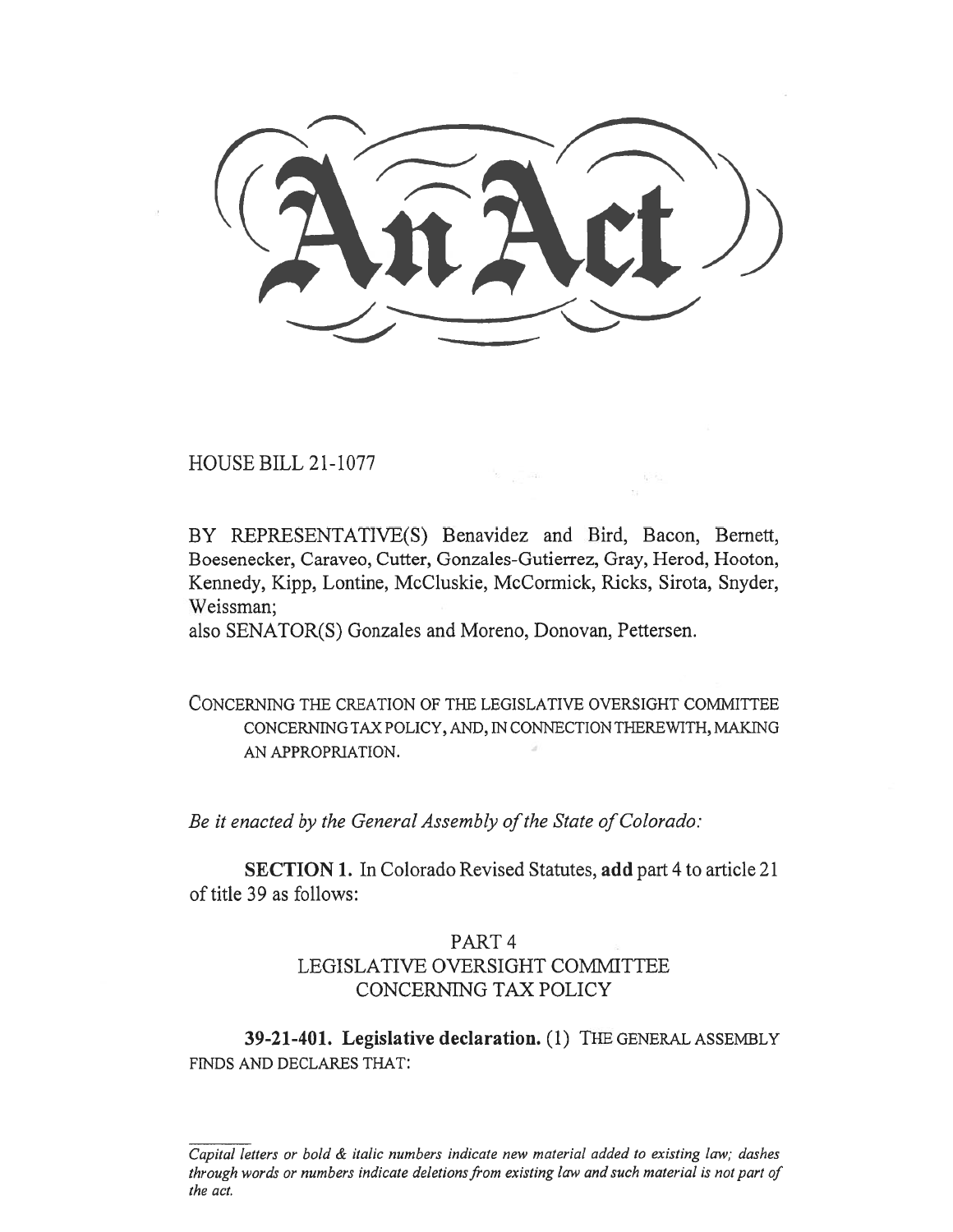(a) IN 2000, THE GENERAL ASSEMBLY ENACTED THE FORMATION OF A TEMPORARY COMMISSION ON TAXATION FOR THE PURPOSE OF REVIEWING AND REPORTING ON THE CURRENT SYSTEM OF TAXATION BY STATE AND LOCAL GOVERNMENTS AND MAKING RECOMMENDATIONS FOR MODIFICATIONS;

(b) THE STATE OF COLORADO AND ITS CITIZENS HAVE EXPERIENCED MANY CHANGES SINCE THE LAST COMPREHENSIVE REVIEW AND ANALYSIS OF TAX POLICY WAS COMPLETED;

(c) THE TAX STRUCTURE OF THE STATE AND LOCAL GOVERNMENTS IN COLORADO HAS BECOME MORE COMPLICATED AND OUTDATED THROUGH A LONG HISTORY OF INCREMENTAL AND PIECEMEAL MODIFICATIONS MADE BY STATUTORY AND CONSTITUTIONAL ENACTMENTS THAT HAVE RESULTED IN UNINTENDED CONSEQUENCES;

(d) THESE MODIFICATIONS MAY HAVE RESULTED IN THE TAX BURDEN FOR FINANCING GOVERNMENT SERVICES AND PROGRAMS BEING BORNE DISPROPORTIONATELY BY CERTAIN TAXPAYERS AND MAY HAVE DIMINISHED COLORADO'S ABILITY TO ATTRACT NEW BUSINESSES AND RETAIN EXISTING BUSINESSES THAT ARE VITAL TO THE ECONOMIC WELL-BEING OF THE STATE AND ITS CITIZENS; AND

(e) IT IS THEREFORE NECESSARY TO REVIEW THE STATE'S CURRENT TAX POLICY.

(2) THE GENERAL ASSEMBLY FURTHER FINDS AND DECLARES THAT IT IS NECESSARY TO CREATE THE LEGISLATIVE OVERSIGHT COMMITTEE CONCERNING TAX POLICY AND, IN ADDITION, ESTABLISH THE COMMITTEE AS THE APPROPRIATE ENTITY TO REVIEW THE EVALUATIONS OF TAX EXPENDITURES THAT ARE STATUTORILY COMPLETED BY THE STATE AUDITOR.

39-21-402. Definitions. AS USED IN THIS PART 4, UNLESS THE CONTEXT OTHERWISE REQUIRES:

(1) "LEGISLATIVE OVERSIGHT COMMITTEE" OR "COMMITTEE" MEANS THE LEGISLATIVE OVERSIGHT COMMITTEE CONCERNING TAX POLICY ESTABLISHED IN SECTION 39-21-403.

(2) "TASK FORCE" MEANS THE TASK FORCE CONCERNING TAX POLICY

PAGE 2-HOUSE BILL 21-1077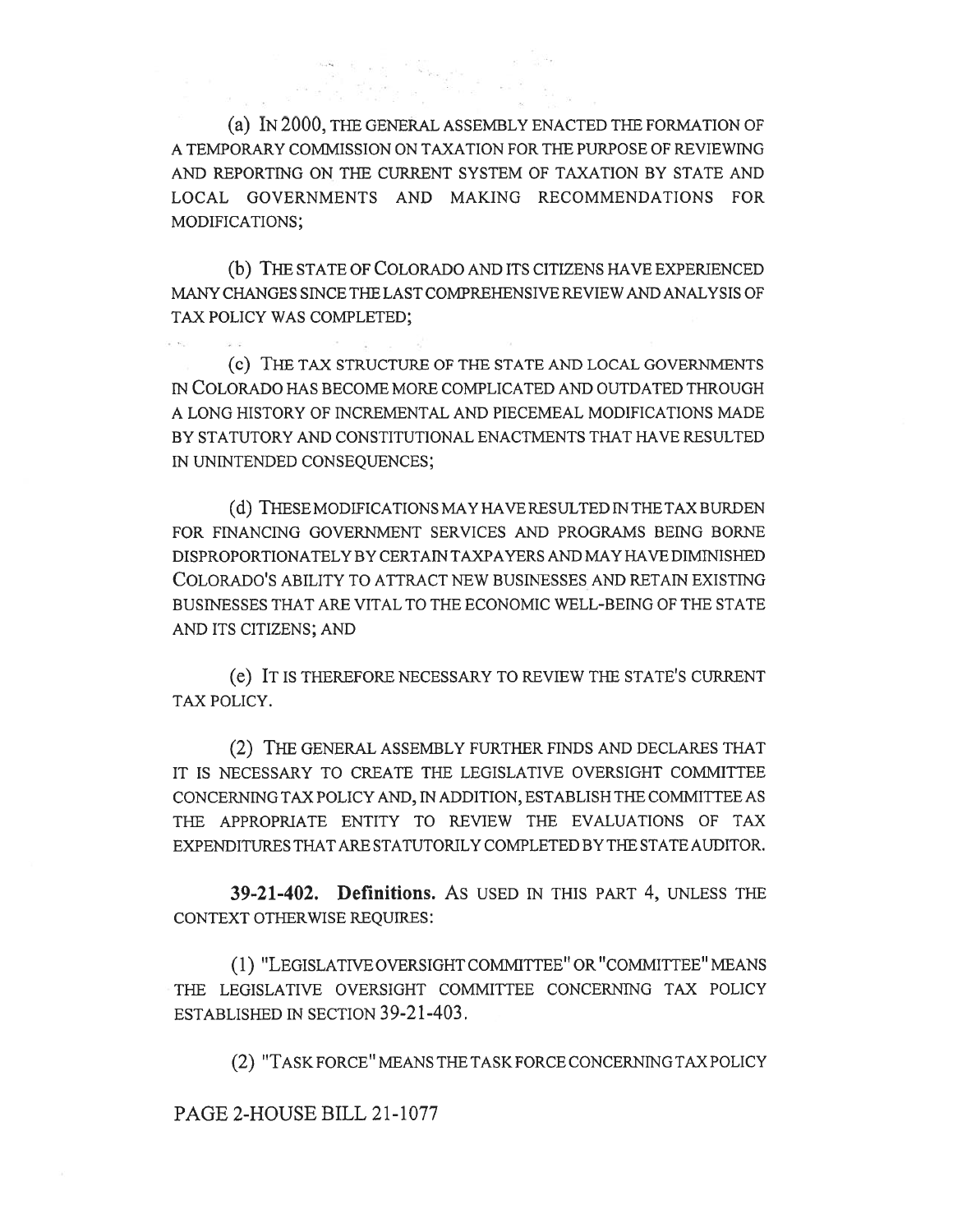ESTABLISHED PURSUANT TO SECTION 39-21-404.

(3) "TAX POLICY" REFERS TO DECISIONS BY THE STATE OR LOCAL GOVERNMENTS REGARDING TAXES THAT HAVE OR MAY BE LEVIED, AND INCLUDES AN ANALYSIS OF THE BENEFITS AND BURDENS OF THE STATE'S OVERALL TAX STRUCTURE WITH RESPECT TO THE PROMOTION OF CERTAINTY, FAIRNESS, ADEQUACY, TRANSPARENCY, AND ADMINISTRATIVE EASE. THE SCOPE OF "TAX POLICY" TO BE CONSIDERED BY THE COMMITTEE AND THE TASK FORCE IS ANNUALLY DETERMINED BY THE COMMITTEE AS SET FORTH IN SECTION 39-21-403 (2)(b).

39-21-403. Legislative oversight committee concerning tax policy - creation - duties - report. (1) Creation. (a) THERE IS HEREBY CREATED A LEGISLATIVE OVERSIGHT COMMITTEE CONCERNING TAX POLICY.

(b) THE COMMITTEE CONSISTS OF SIX MEMBERS AS FOLLOWS:

(I) Two SENATORS APPOINTED BY THE PRESIDENT OF THE SENATE AND ONE SENATOR APPOINTED BY THE MINORITY LEADER OF THE SENATE; AND

(II) Two REPRESENTATIVES APPOINTED BY THE SPEAKER OF THE HOUSE AND ONE REPRESENTATIVE APPOINTED BY THE MINORITY LEADER OF THE HOUSE OF REPRESENTATIVES.

(c) (I) APPOINTEES TO THE COMMITTEE MUST HAVE EXPERIENCE WITH OR INTEREST IN THE STUDY AREAS OF THE COMMITTEE AND TASK FORCE, AS SET FORTH IN SECTION 39-21-404.

(II) APPOINTMENTS MUST BE MADE NO LATER THAN FOURTEEN DAYS AFTER THE EFFECTIVE DATE OF THIS SECTION.

(d) THE TERMS OF THE MEMBERS EXPIRE OR TERMINATE ON THE CONVENING DATE OF THE FIRST REGULAR SESSION OF THE SEVENTY-FOURTH GENERAL ASSEMBLY. AS SOON AS PRACTICABLE AFTER SUCH CONVENING DATE, BUT NO LATER THAN THE END OF THE LEGISLATIVE SESSION, THE SPEAKER AND MINORITY LEADER OF THE HOUSE OF REPRESENTATIVES AND THE PRESIDENT AND MINORITY LEADER OF THE SENATE SHALL EACH APPOINT OR REAPPOINT MEMBERS IN THE SAME MANNER AS PROVIDED IN SUBSECTION (1)(b) OF THIS SECTION. THEREAFTER, THE TERMS OF MEMBERS APPOINTED

PAGE 3-HOUSE BILL 21-1077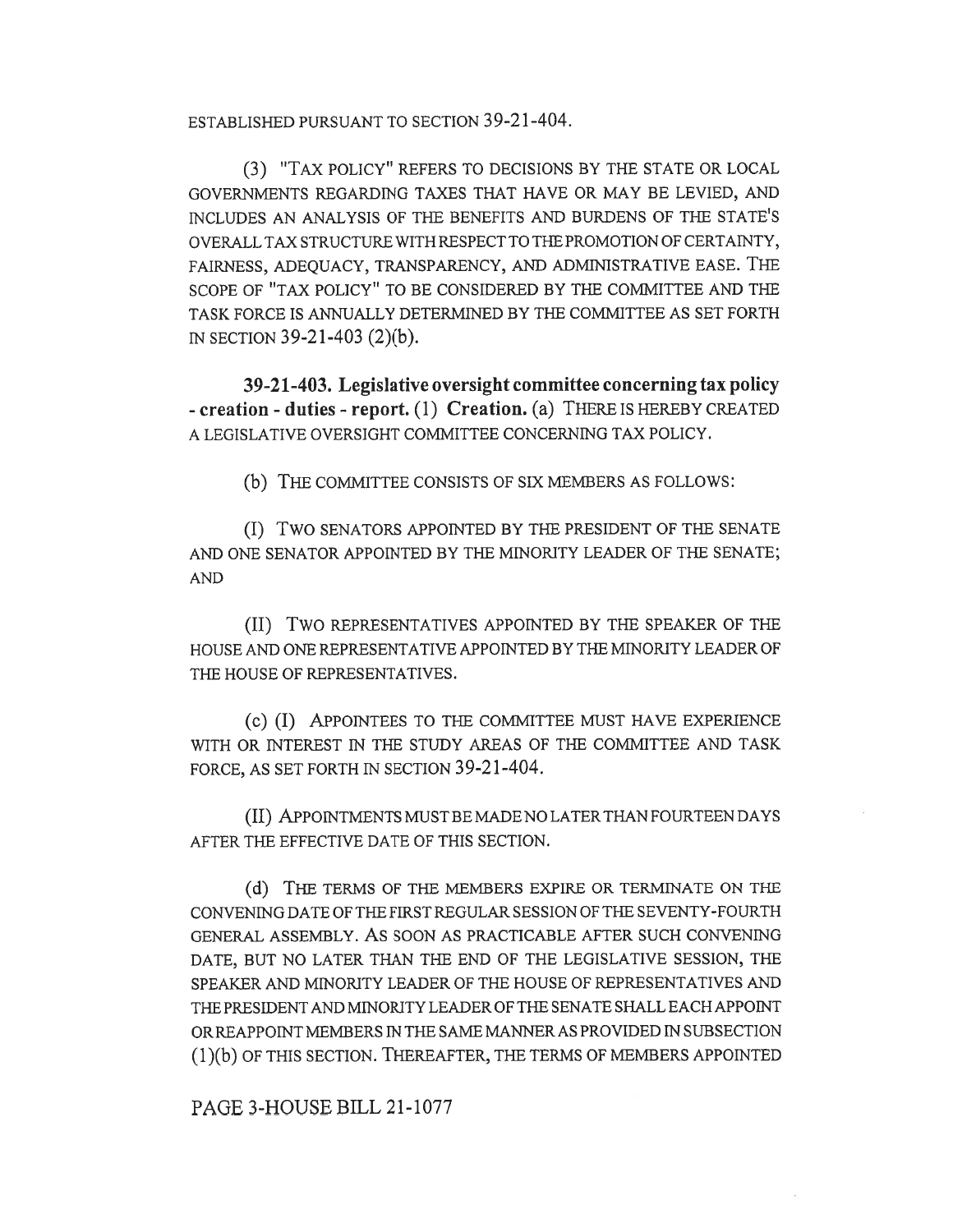OR REAPPOINTED EXPIRE ON THE CONVENING DATE OF THE FIRST REGULAR SESSION OF EACH GENERAL ASSEMBLY, AND ALL SUBSEQUENT APPOINTMENTS AND REAPPOINTMENTS MUST BE MADE AS SOON AS PRACTICABLE AFTER SUCH CONVENING DATE, BUT NO LATER THAN THE END OF THE LEGISLATIVE SESSION.

(e) THE PERSON MAKING THE ORIGINAL APPOINTMENT OR REAPPOINTMENT SHALL FILL ANY VACANCY BY APPOINTMENT FOR THE REMAINDER OF AN UNEXPIRED TERM. MEMBERS APPOINTED OR REAPPOINTED SERVE AT THE PLEASURE OF THE APPOINTING AUTHORITY AND CONTINUE UNTIL THE MEMBER'S SUCCESSOR IS APPOINTED.

(f) THE SPEAKER OF THE HOUSE OF REPRESENTATIVES SHALL SELECT THE FIRST CHAIR OF THE COMMITTEE, AND THE PRESIDENT OF THE SENATE SHALL SELECT THE FIRST VICE-CHAIR. THE CHAIR AND VICE-CHAIR SHALL ALTERNATE ANNUALLY THEREAFTER BETWEEN THE TWO HOUSES.

(g) THE CHAIR AND VICE-CHAIR OF THE COMMITTEE MAY ESTABLISH SUCH ORGANIZATIONAL AND PROCEDURAL RULES AS ARE NECESSARY FOR THE OPERATION OF THE COMMITTEE AND, IN COLLABORATION WITH THE TASK FORCE, GUIDELINES AND EXPECTATIONS FOR ONGOING COLLABORATION WITH THE TASK FORCE.

(h) (I) MEMBERS OF THE COMMITTEE ARE ENTITLED TO RECEIVE COMPENSATION AND REIMBURSEMENT OF EXPENSES AS PROVIDED IN SECTION 2-2-326.

(II) THE DIRECTOR OF RESEARCH OF THE LEGISLATIVE COUNCIL, THE DIRECTOR OF THE OFFICE OF LEGISLATIVE LEGAL SERVICES, AND THE STATE AUDITOR SHALL SUPPLY STAFF ASSISTANCE TO THE COMMITTEE AS THEY DEEM APPROPRIATE, WITHIN EXISTING APPROPRIATIONS.

(2) Duties. (a) (I) THE COMMITTEE SHALL MEET AT LEAST FOUR TIMES EACH YEAR AND AT SUCH OTHER TIMES AS IT DEEMS NECESSARY.

(II) EACH COMMITTEE MEMBER SHALL ANNUALLY EITHER ATTEND OR CALL IN TO AT LEAST ONE REGULAR TASK FORCE MEETING. COMMITTEE MEMBERS ARE ENCOURAGED TO ATTEND SEPARATE MEETINGS AND INFORM THE REST OF THE COMMITTEE ABOUT THE CURRENT WORK OF THE TASK FORCE.

PAGE 4-HOUSE BILL 21-1077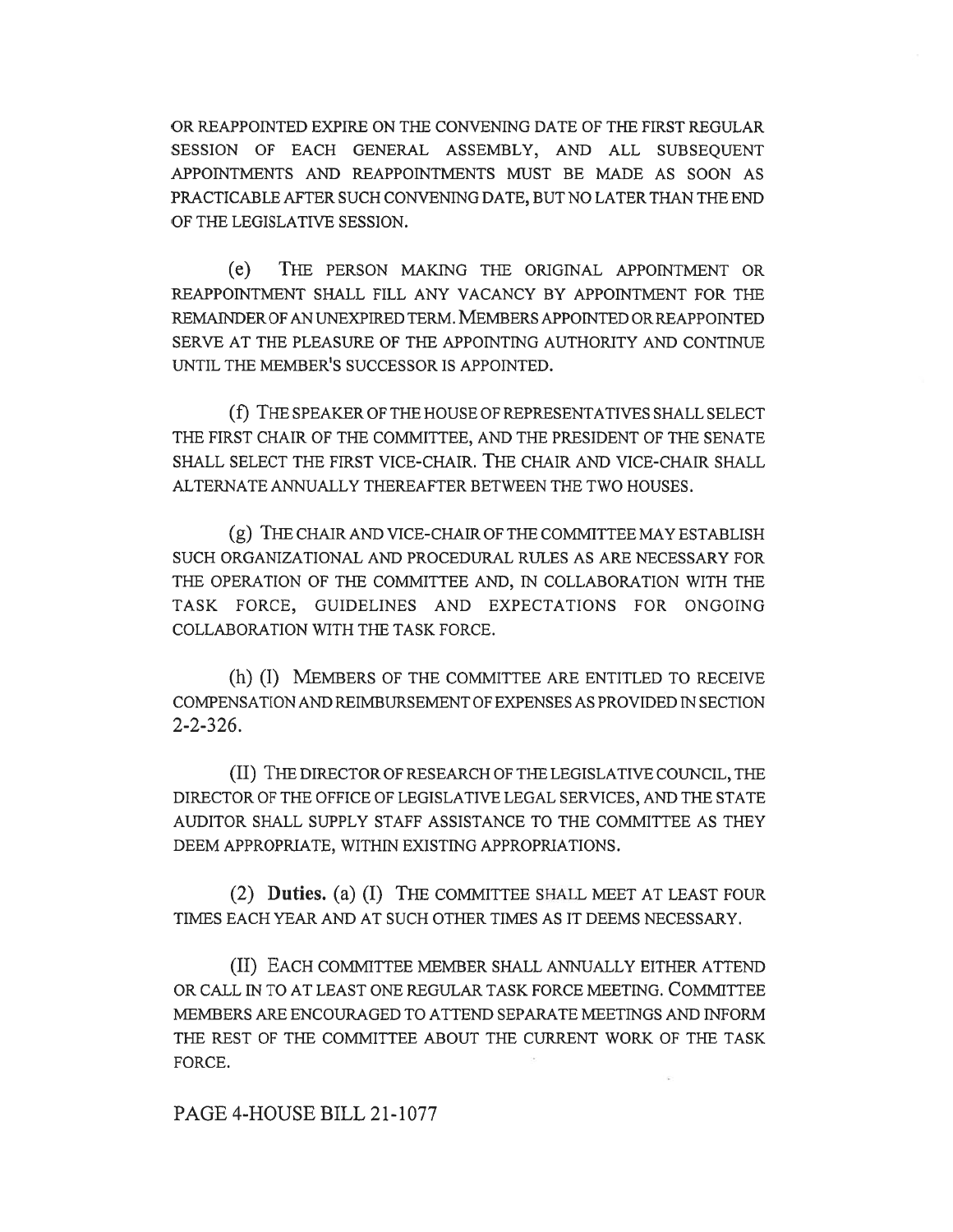(b) THE COMMITTEE SHALL ANNUALLY DEFINE IN WRITING, NO LATER THAN THE SECOND MEETING OF THE YEAR, THE SCOPE OF TAX POLICY TO BE CONSIDERED FOR THE COMMITTEE AND THE TASK FORCE.

(c) (I) THE COMMITTEE SHALL CONSIDER THE POLICY CONSIDERATIONS CONTAINED IN THE TAX EXPENDITURE EVALUATIONS PREPARED BY THE STATE AUDITOR PURSUANT TO SECTION 39-21-305.

(II) THE COMMITTEE IS RESPONSIBLE FOR THE OVERSIGHT OF THE TASK FORCE.

(d) THE COMMITTEE MAY RECOMMEND LEGISLATIVE CHANGES THAT ARE TREATED AS BILLS RECOMMENDED BY AN INTERIM LEGISLATIVE COMMITTEE FOR PURPOSES OF ANY INTRODUCTION DEADLINES OR BILL LIMITATIONS IMPOSED BY THE JOINT RULES OF THE GENERAL ASSEMBLY.

(e) ON OR BEFORE JANUARY 1 OF EACH YEAR, THE COMMITTEE SHALL SUBMIT, AND MAKE PUBLICLY AVAILABLE ON ITS WEBSITE, A REPORT TO THE GENERAL ASSEMBLY. THE ANNUAL REPORT MUST BRIEFLY SUMMARIZE THE STUDY ISSUES, RECOMMENDATIONS CONSIDERED, AND ANY ACTIONS TAKEN BY THE COMMITTEE AND THE TASK FORCE DURING THE PREVIOUS YEAR. THE REPORT MUST COMPLY WITH THE PROVISIONS OF SECTION 24-1-136 (9). NOTWITHSTANDING SECTION 24-1-136 (11)(a)(I), THE REQUIREMENT IN THIS SECTION TO REPORT TO THE GENERAL ASSEMBLY CONTINUES INDEFINITELY.

39-21-404. Task force concerning tax policy - creation membership - duties. (1) Creation. (a) THERE IS HEREBY CREATED A TASK FORCE CONCERNING TAX POLICY. THE TASK FORCE CONSISTS OF TWENTY-ONE MEMBERS APPOINTED AS PROVIDED IN SUBSECTIONS (1)(b),  $(1)(c)$ , AND  $(1)(d)$  OF THIS SECTION.

(b) FOUR NONVOTING TASK FORCE MEMBERS, ONE APPOINTMENT FROM EACH OFFICE, WITH RELEVANT EXPERIENCE IN ECONOMICS, BUDGETING, OR TAX POLICY, SHALL BE APPOINTED BY:

(I) THE DIRECTOR OF RESEARCH OF THE LEGISLATIVE COUNCIL;

(II) THE DIRECTOR OF THE OFFICE OF LEGISLATIVE LEGAL SERVICES;

(III) THE STAFF DIRECTOR OF THE JOINT BUDGET COMMITTEE; AND

PAGE 5-HOUSE BILL 21-1077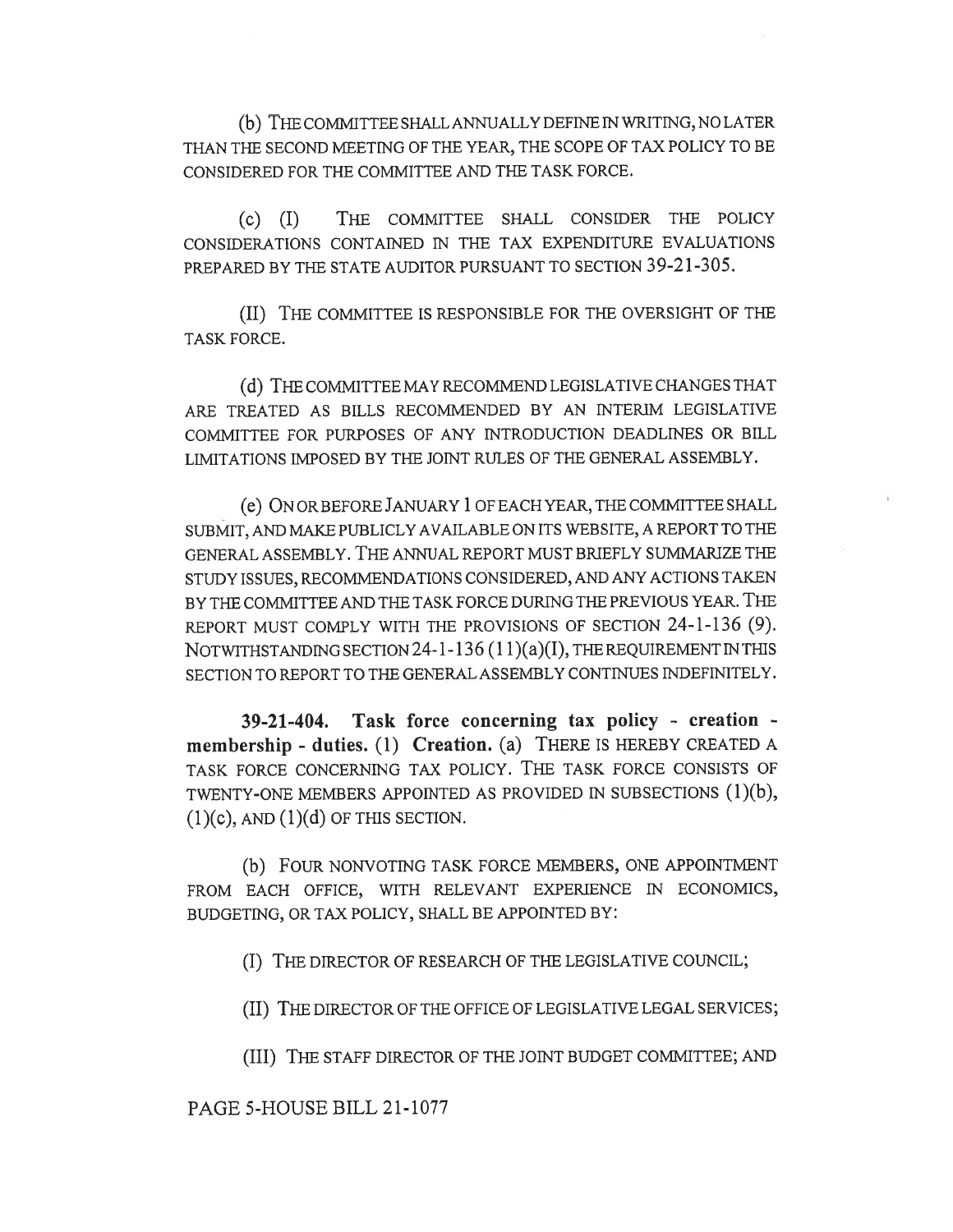(IV) THE STATE AUDITOR.

(c) SEVENTEEN VOTING MEMBERS SHALL BE INITIALLY APPOINTED NO LATER THAN THIRTY DAYS AFTER THE EFFECTIVE DATE OF THIS SECTION AND HELD BY THE APPOINTEE UNTIL SUBSEQUENT APPOINTMENTS ARE MADE BY THE COMMITTEE UNDER SUBSECTION  $(1)(d)$  OF THIS SECTION, OR UNTIL THE APPOINTEE IS REMOVED AND REPLACED AS ALLOWED IN SUBSECTION  $(1)(g)$ OF THIS SECTION, AS FOLLOWS:

(I) A REPRESENTATIVE OF THE OFFICE OF STATE PLANNING AND BUDGETING APPOINTED BY THE GOVERNOR OR HIS OR HER DESIGNEE;

(II) A REPRESENTATIVE OF THE TAXATION DIVISION IN THE DEPARTMENT OF REVENUE APPOINTED BY THE GOVERNOR OR HIS OR HER DESIGNEE;

(III) A REPRESENTATIVE OF THE OFFICE OF ECONOMIC DEVELOPMENT APPOINTED BY THE GOVERNOR OR HIS OR HER DESIGNEE;

(IV) A REPRESENTATIVE OF THE OFFICE OF THE STATE TREASURER APPOINTED BY THE STATE TREASURER OR HIS OR HER DESIGNEE; AND

(V) COMMITTEE STAFF IS RESPONSIBLE FOR PUBLICLY ANNOUNCING VACANCIES FOR THE FOLLOWING POSITIONS, AND REQUESTING CANDIDATES TO SUBMIT A LETTER OF INTEREST FOR THE SPECIFIC POSITION, SO THAT THE LETTERS OF INTEREST ARE DUE NO LATER THAN ONE WEEK AFTER THE EFFECTIVE DATE OF THIS SECTION. THE INITIAL APPOINTMENTS SHALL BE MADE BY A MAJORITY DECISION OF THE SPEAKER OF THE HOUSE OF REPRESENTATIVES, THE PRESIDENT OF THE SENATE, THE HOUSE AND SENATE MINORITY LEADERS, AND THE GOVERNOR OR THE GOVERNOR'S DESIGNEE:

(A) ONE MEMBER FROM A STATE PUBLIC OR PRIVATE INSTITUTION OF HIGHER EDUCATION WITH KNOWLEDGE OF TAX POLICY;

(B) ONE MEMBER FROM A STATE PUBLIC OR PRIVATE INSTITUTION OF HIGHER EDUCATION WITH KNOWLEDGE OF ECONOMICS;

(C) FOUR MEMBERS REPRESENTING LOCAL GOVERNMENT, INCLUDING ONE FROM A HOME RULE CITY OR CITY AND COUNTY; ONE FROM A STATUTORY CITY; ONE FROM A HOME RULE COUNTY; AND ONE FROM A

## PAGE 6-HOUSE BILL 21-1077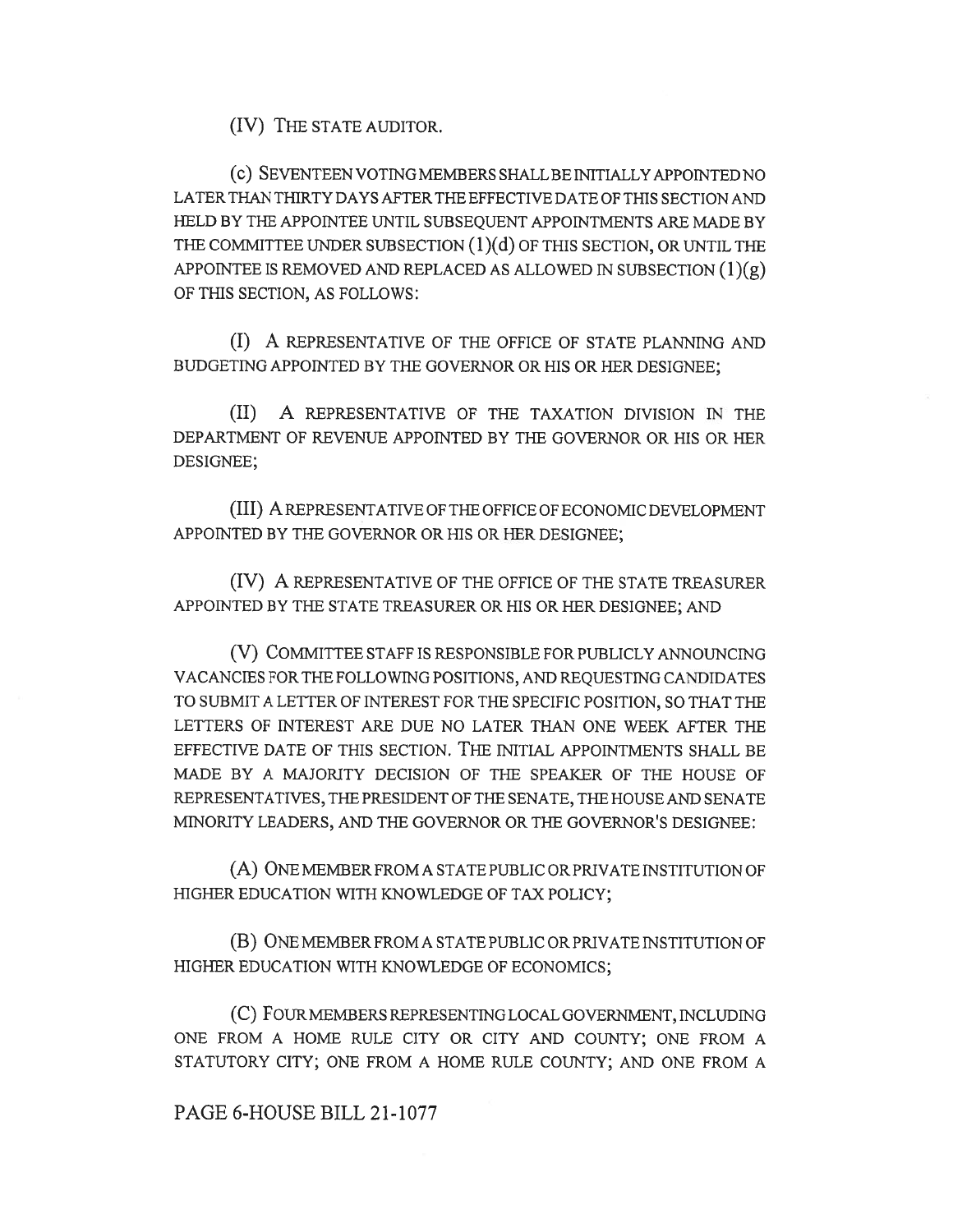(D) Two TAX LAW PRACTITIONERS WHO ARE NOT EMPLOYED BY A HOME RULE OR STATUTORY CITY OR CITY AND COUNTY;

(E) Two CERTIFIED PUBLIC ACCOUNTANTS WITH STATE AND LOCAL TAX EXPERIENCE WHO ARE NOT EMPLOYED BY A HOME RULE OR STATUTORY CITY OR CITY AND COUNTY;

(F) ONE MEMBER REPRESENTING A SMALL BUSINESS;

(G) ONE MEMBER REPRESENTING A LARGE BUSINESS; AND

(H) ONE MEMBER REPRESENTING A NONPROFIT ORGANIZATION WITH EXPERTISE IN TAX POLICY.

(d) SEVENTEEN VOTING MEMBERS SHALL BE APPOINTED OR REAPPOINTED NO LATER THAN JANUARY 31, 2022, JANUARY 31, 2023, AND NO LATER THAN JANUARY 31 IN EVERY ODD-NUMBERED YEAR THEREAFTER AS FOLLOWS:

(I) A REPRESENTATIVE OF THE OFFICE OF STATE PLANNING AND BUDGETING APPOINTED OR REAPPOINTED BY THE GOVERNOR OR HIS OR HER DESIGNEE;

(II) A REPRESENTATIVE OF THE TAXATION DIVISION IN THE DEPARTMENT OF REVENUE APPOINTED OR REAPPOINTED BY THE GOVERNOR OR HIS OR HER DESIGNEE;

(III) A REPRESENTATIVE OF THE OFFICE OF ECONOMIC DEVELOPMENT APPOINTED OR REAPPOINTED BY THE GOVERNOR OR HIS OR HER DESIGNEE;

(IV) A REPRESENTATIVE OF THE OFFICE OF THE STATE TREASURER APPOINTED OR REAPPOINTED BY THE STATE TREASURER OR HIS OR HER DESIGNEE; AND

(V) THE CHAIR OF THE COMMITTEE IN CONSULTATION WITH THE VICE-CHAIR OF THE COMMITTEE SHALL APPOINT OR REAPPOINT, WITH INPUT FROM THE GOVERNOR'S OFFICE, THE SPEAKER OF THE HOUSE OF REPRESENTATIVES, AND THE PRESIDENT OF THE SENATE, THE FOLLOWING

PAGE 7-HOUSE BILL 21-1077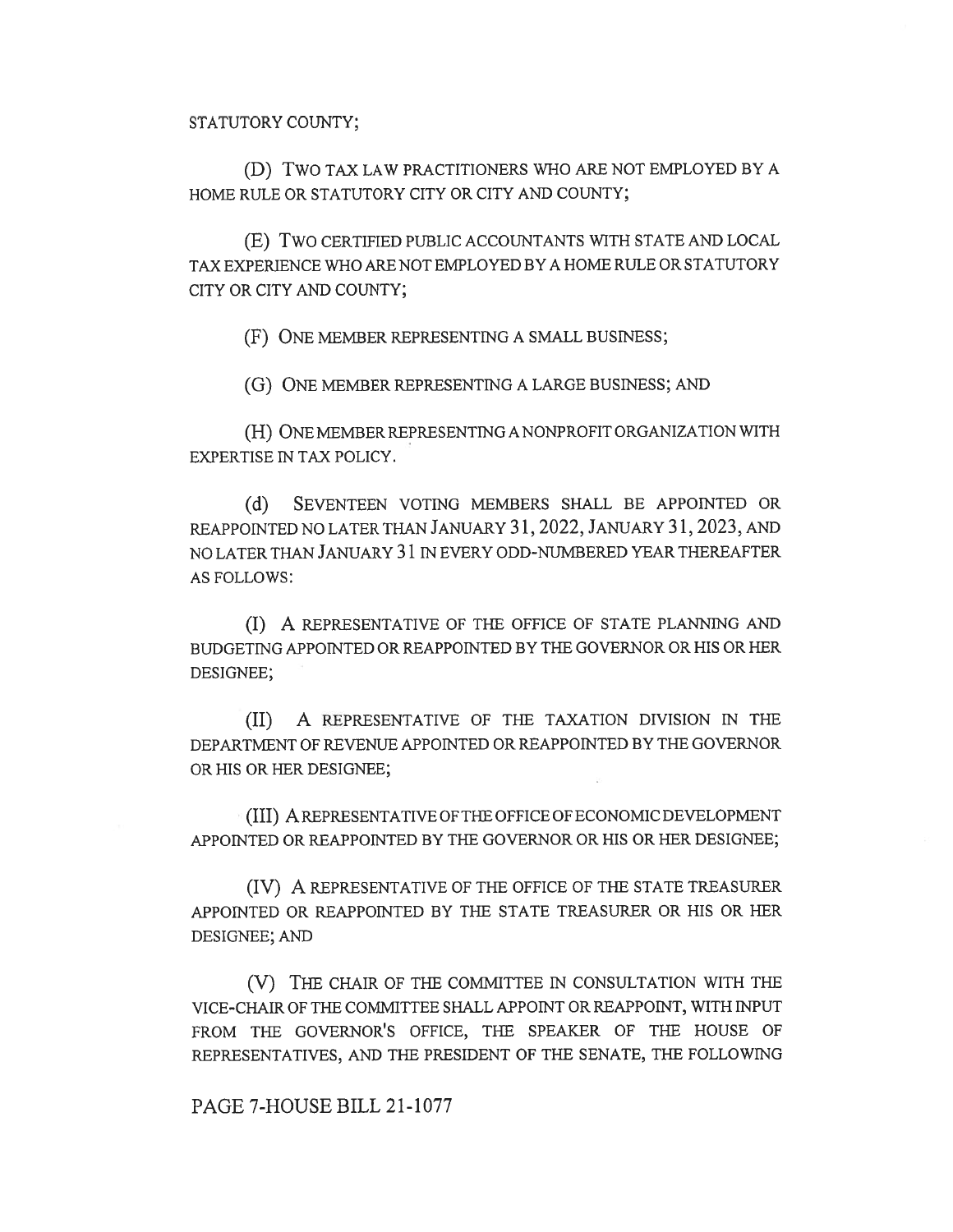VOTING MEMBERS:

(A) ONE MEMBER FROM A STATE PUBLIC OR PRIVATE INSTITUTION OF HIGHER EDUCATION WITH KNOWLEDGE OF TAX POLICY;

(B) ONE MEMBER FROM A STATE PUBLIC OR PRIVATE INSTITUTION OF HIGHER EDUCATION WITH KNOWLEDGE OF ECONOMICS;

(C) FOUR MEMBERS REPRESENTING LOCAL GOVERNMENT, INCLUDING ONE FROM A HOME RULE CITY OR CITY AND COUNTY; ONE FROM A STATUTORY CITY; ONE FROM A HOME RULE COUNTY; AND ONE FROM A STATUTORY COUNTY;

(D) Two TAX LAW PRACTITIONERS WHO ARE NOT EMPLOYED BY A HOME RULE OR STATUTORY CITY OR CITY AND COUNTY;

(E) Two CERTIFIED PUBLIC ACCOUNTANTS WITH STATE AND LOCAL TAX EXPERIENCE WHO ARE NOT EMPLOYED BY A HOME RULE OR STATUTORY CITY OR CITY AND COUNTY;

(F) ONE MEMBER REPRESENTING A SMALL BUSINESS;

(G) ONE MEMBER REPRESENTING A LARGE BUSINESS; AND

(H) ONE MEMBER REPRESENTING A NONPROFIT ORGANIZATION WITH EXPERTISE IN TAX POLICY.

(e) IF THE COMMITTEE NEEDS NEW CANDIDATES FOR THE POSITIONS DESCRIBED IN SUBSECTIONS  $(1)(d)(V)(A)$  THROUGH  $(1)(d)(V)(H)$  OF THIS SECTION, THEN THE COMMITTEE CHAIR MAY REQUEST COMMITTEE STAFF TO PUBLICLY ANNOUNCE VACANCIES FOR ANY SUCH POSITIONS, AND TO REQUEST CANDIDATES TO SUBMIT A LETTER OF INTEREST FOR THE SPECIFIC POSITION, SO THAT THE LETTERS OF INTEREST ARE DUE NO LATER THAN TWO WEEKS BEFORE THE APPOINTING DEADLINE SET FORTH IN SUBSECTION  $(1)(d)$ OF THIS SECTION.

(f) VOTING MEMBERS OF THE TASK FORCE SERVE WITHOUT COMPENSATION.

(g) A VACANCY OCCURRING IN ANY POSITION HELD BY A VOTING

PAGE 8-HOUSE BILL 21-1077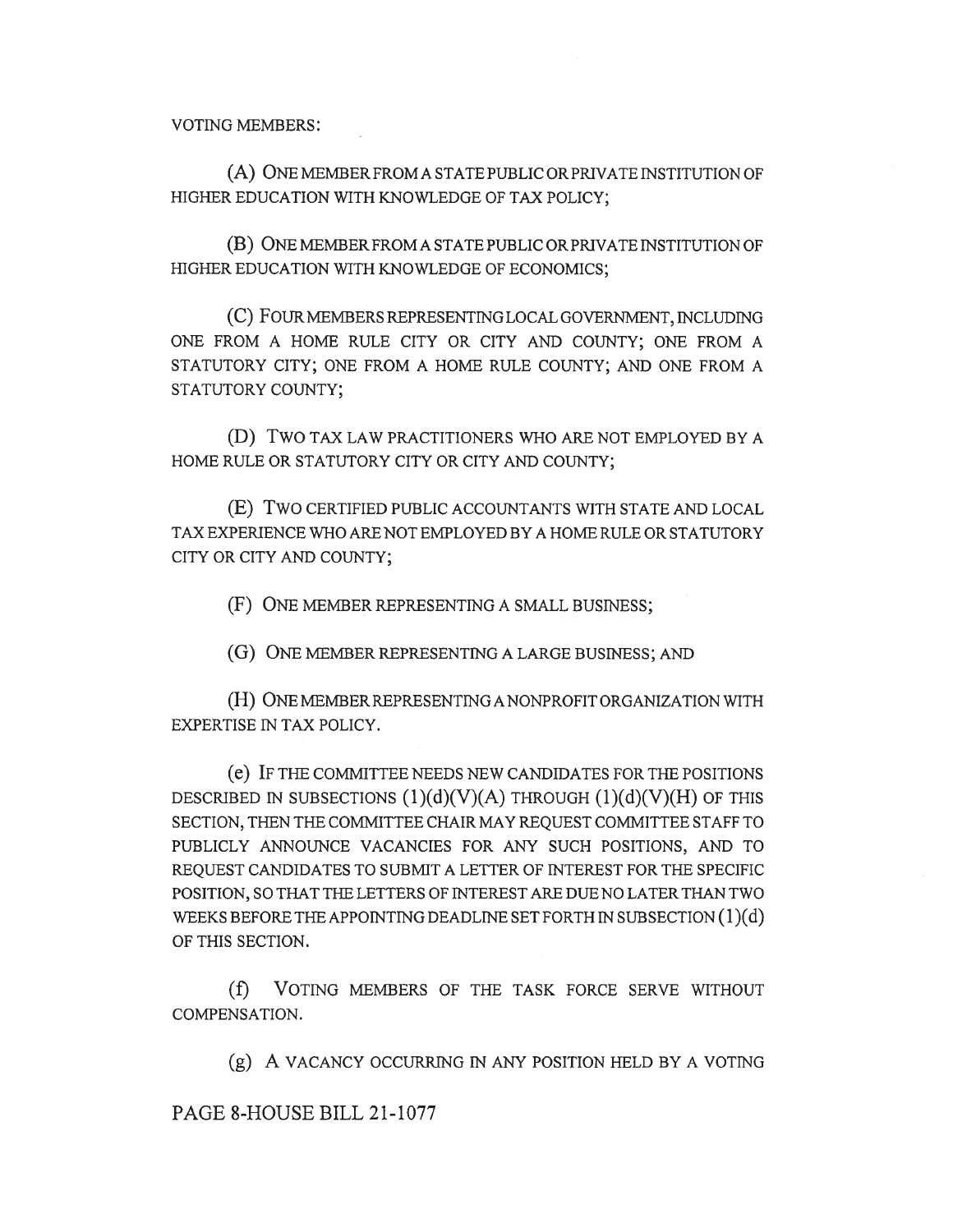MEMBER MUST BE FILLED AS SOON AS POSSIBLE BY THE APPOINTING AUTHORITY FOR THAT POSITION SET FORTH IN SUBSECTION  $(1)(d)$  OF THIS SECTION. IN ADDITION, THE CHAIR OF THE COMMITTEE IN CONSULTATION WITH THE VICE-CHAIR OF THE COMMITTEE MAY REMOVE ANY TASK FORCE APPOINTEE WHO IS APPOINTED PURSUANT TO SUBSECTION  $(1)(c)$  OR  $(1)(d)$  OF THIS SECTION. REPLACEMENTS FOR REMOVED APPOINTEES ARE APPOINTED BY THE RESPECTIVE APPOINTING AUTHORITIES SET FORTH IN SUBSECTION  $(1)(d)$  OF THIS SECTION.

(h) IN APPOINTING VOTING MEMBERS TO THE TASK FORCE PURSUANT TO SUBSECTION (1)(d) OF THIS SECTION, THE RESPECTIVE APPOINTING AUTHORITIES SHALL ENSURE THAT THE MEMBERSHIP OF THE TASK FORCE INCLUDES PERSONS WHO HAVE EXPERIENCE WITH OR INTEREST IN THE STUDY AREAS OF THE TASK FORCE AS SET FORTH IN SUBSECTION (2) OF THIS SECTION; PERSONS WHO REFLECT A BALANCE OF TAX PERSPECTIVES AND THE ETHNIC, CULTURAL, AND GENDER DIVERSITY OF THE STATE; REPRESENTATION OF ALL AREAS OF THE STATE; AND, TO THE EXTENT PRACTICABLE, PERSONS WITH DISABILITIES.

(i) (I) ALL TASK FORCE MEMBERS ARE EXPECTED TO SEEK INPUT FROM THE VARIOUS DEPARTMENTS, OFFICES, OR ORGANIZATIONS THEY REPRESENT OR THAT THEY ARE ASSOCIATED WITH, IF ANY.

(II) IN ORDER TO ADVANCE THE WORK OF THE TASK FORCE, TASK FORCE MEMBERS ARE ENCOURAGED TO PARTICIPATE IN DECISION-MAKING WITH THE UNDERSTANDING THAT INDIVIDUAL VOTES ON TASK FORCE ISSUES ARE BASED ON SUBJECT MATTER EXPERTISE AND DO NOT COMMIT REPRESENTATIVE ENTITIES OR ORGANIZATIONS TO ANY POSITION OR ACTION. TASK FORCE MEMBERS SHALL ADHERE TO ANY AGREED UPON PROCEDURAL RULES AND GUIDELINES.

(2) Issues for study. (a) THE TASK FORCE SHALL STUDY TAX POLICY ' WITHIN ITS SCOPE AS ANNUALLY DEFINED BY THE COMMITTEE UNDER SECTION 39-21-403 (2)(b) AND SHALL DEVELOP AND PROPOSE TAX POLICY MODIFICATIONS FOR COMMITTEE CONSIDERATION.

(b) THE REQUIREMENTS SET FORTH IN THIS SUBSECTION (2) DO NOT PROHIBIT THE TASK FORCE, AT ANY TIME DURING ITS EXISTENCE, FROM STUDYING, PRESENTING FINDINGS AND RECOMMENDATIONS TO THE COMMITTEE ON, OR REQUESTING PERMISSION FROM THE COMMITTEE TO

## PAGE 9-HOUSE BILL 21-1077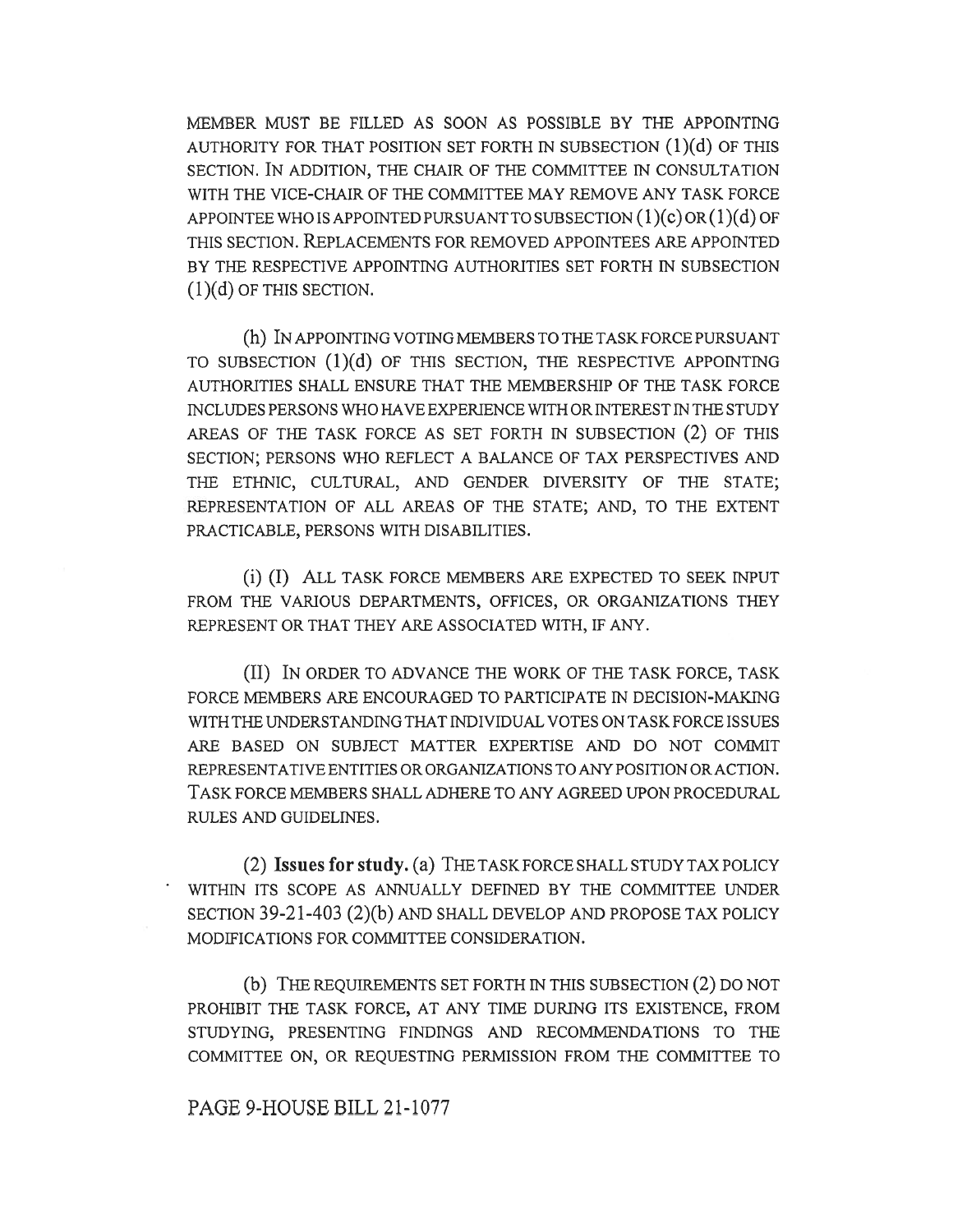DRAFT LEGISLATIVE PROPOSALS CONCERNING ANY ISSUE DESCRIBED IN THIS SUBSECTION (2).

(3) Additional duties of the task force. THE TASK FORCE SHALL ANNUALLY DELIVER TAX POLICY AND LEGISLATIVE RECOMMENDATIONS TO THE COMMITTEE PURSUANT TO THIS SECTION. IN ADDITION, THE TASK FORCE SHALL:

(a) ON OR BEFORE AUGUST 1 OF EACH YEAR, APPOINT A CHAIR AND VICE-CHAIR FROM AMONG ITS MEMBERS;

(b) MEET AT LEAST SIX TIMES EACH YEAR, OR MORE OFTEN AS DIRECTED BY THE CHAIR OF THE COMMITTEE;

(c) ESTABLISH ORGANIZATIONAL AND PROCEDURAL RULES FOR THE OPERATION OF THE TASK FORCE AND FOR COLLABORATION WITH THE COMMITTEE;

(d) DESIGNATE SPECIFIC TASK FORCE MEMBERS RESPONSIBLE FOR COLLABORATING WITH AND OBTAINING INPUT FROM OTHER STATE OFFICIALS, GROUPS, OR TASK FORCES THAT COMPLEMENT OR RELATE TO THE TASK FORCE'S IDENTIFIED AREAS OF STUDY;

(e) CREATE SUBCOMMITTEES AS NEEDED TO CARRY OUT THE DUTIES OF THE TASK FORCE. THE SUBCOMMITTEES MAY CONSIST, IN PART, OF PERSONS WHO ARE NOT MEMBERS OF THE TASK FORCE BUT HAVE PARTICULAR EXPERTISE RELATED TO THE TOPICS BEING STUDIED. SUCH PERSONS MAY VOTE ON ISSUES BEFORE THE SUBCOMMITTEE BUT ARE NOT ENTITLED TO VOTE AT TASK FORCE MEETINGS.

(f) UPON REQUEST BY A COMMITTEE MEMBER, WITH APPROVAL FROM THE COMMITTEE CHAIR IN CONSULTATION WITH THE COMMITTEE VICE-CHAIR, PROVIDE EVIDENCE-BASED FEEDBACK ON THE POTENTIAL BENEFITS OR CONSEQUENCES OF A LEGISLATIVE OR OTHER POLICY PROPOSAL NOT DIRECTLY AFFILIATED WITH OR GENERATED BY THE TASK FORCE, INCLUDING ANY BILL OR RESOLUTION INTRODUCED BY THE GENERAL ASSEMBLY THAT AFFECTS TAX POLICY. THE FEEDBACK SHOULD, IF POSSIBLE, BE DELIVERED WITHIN TWO WEEKS TO THE ENTIRE COMMITTEE AND REMAIN AS CONCISE AS POSSIBLE WHILE CAPTURING ANY AVAILABLE EVIDENCE. IF THE TASK FORCE CANNOT IDENTIFY EVIDENCE TO EFFECTIVELY INFORM A RESPONSE, THE

PAGE 10-HOUSE BILL 21-1077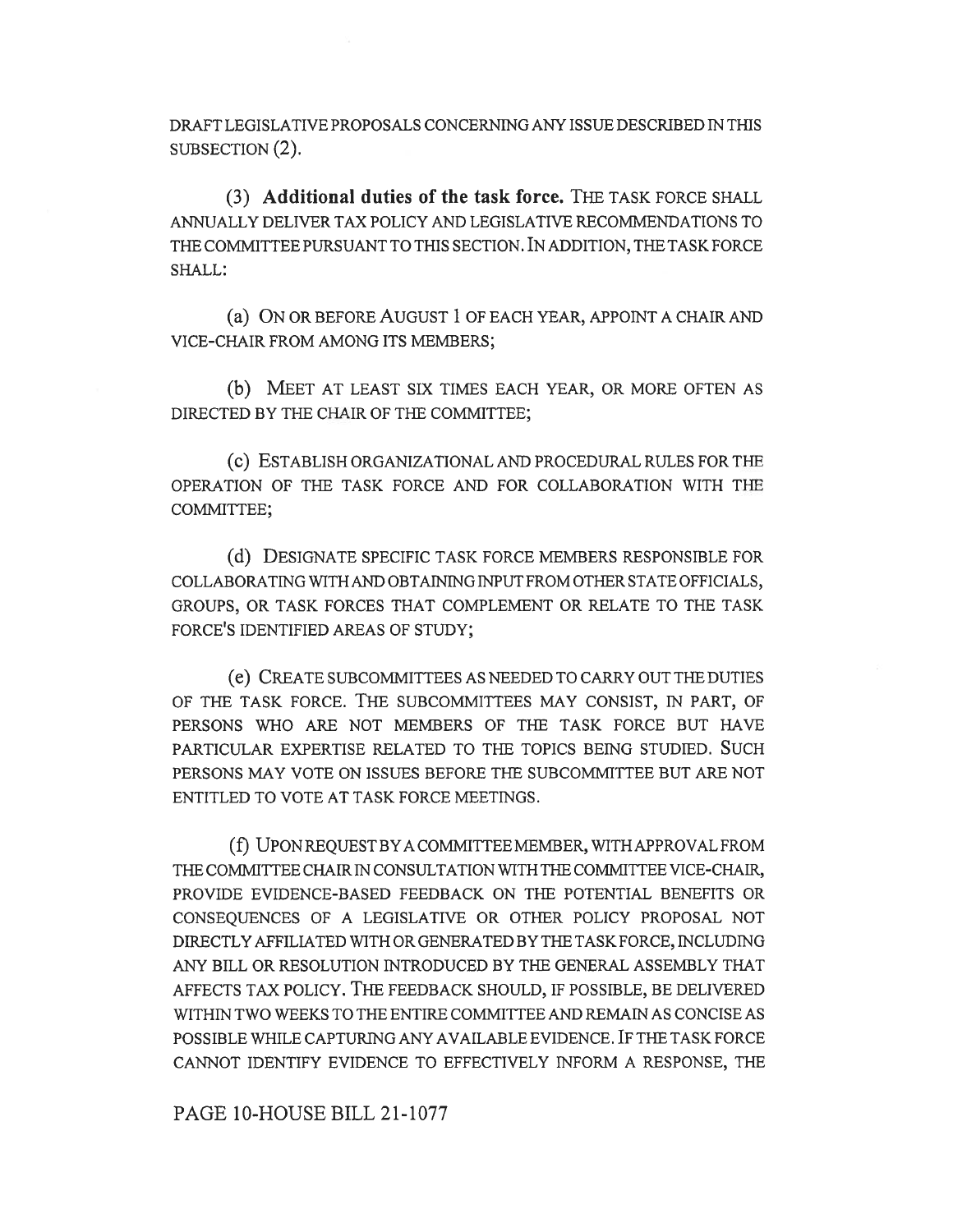FEEDBACK WILL INDICATE A LACK OF EVIDENCE AND REPORT ON ANY ACTIONS TAKEN.

(g) ON OR BEFORE OCTOBER 1 OF EACH YEAR, PREPARE AND SUBMIT TO THE COMMITTEE, WHICH THE COMMITTEE MAY MAKE PUBLICLY AVAILABLE ON ITS WEBSITE, A REPORT THAT, AT A MINIMUM, INCLUDES:

(I) ISSUES STUDIED BY THE TASK FORCE, AS WELL AS FINDINGS FOR LEGISLATIVE OR OTHER RECOMMENDATIONS;

(II) LEGISLATIVE OR POLICY PROPOSALS OF THE TASK FORCE THAT IDENTIFY THE POLICY ISSUES INVOLVED, THE AGENCIES RESPONSIBLE FOR THE IMPLEMENTATION OF THE CHANGES, AND THE FUNDING SOURCES REQUIRED FOR IMPLEMENTATION;

(III) A SUMMARY OF MONTHLY TASK FORCE MEETING ACTIVITIES AND DISCUSSIONS;

(IV) ANY EVIDENCE-BASED FEEDBACK PROVIDED TO THE COMMITTEE PURSUANT TO SUBSECTION (3)(f) OF THIS SECTION; AND

(V) A SUMMARY OF EFFORTS MADE TO COMMUNICATE, COLLABORATE, OR COORDINATE WITH OTHER GROUPS OR TASK FORCES.

(4) Coordination. THE TASK FORCE MAY WORK WITH OTHER STATE AGENCIES, GROUPS, OR TASK FORCES THAT ARE PURSUING ISSUES SIMILAR TO THOSE ADDRESSED IN SUBSECTION (2) OF THIS SECTION. THE TASK FORCE MAY DEVELOP RELATIONSHIPS WITH OTHER TASK FORCES, COMMITTEES, AND ORGANIZATIONS TO LEVERAGE EFFICIENT POLICY-MAKING OPPORTUNITIES THROUGH COLLABORATIVE EFFORTS.

(5) Task force funding - staff support. (a) THE LEGISLATIVE COUNCIL STAFF, THE OFFICE OF LEGISLATIVE LEGAL SERVICES, AND THE DEPARTMENT OF REVENUE SHALL SUPPLY STAFF ASSISTANCE, WITHIN EXISTING APPROPRIATIONS, TO THE TASK FORCE AS THE COMMITTEE DEEMS APPROPRIATE. IF EXISTING APPROPRIATIONS ARE NOT ADEQUATE TO SUPPLY STAFF ASSISTANCE, THE DIRECTOR OF THE LEGISLATIVE COUNCIL STAFF, THE DIRECTOR OF THE OFFICE OF LEGISLATIVE LEGAL SERVICES, OR THE DIRECTOR OF THE DEPARTMENT OF REVENUE SHALL REQUEST ADDITIONAL NECESSARY FUNDING IN THEIR ANNUAL BUDGET REQUESTS.

PAGE 11-HOUSE BILL 21-1077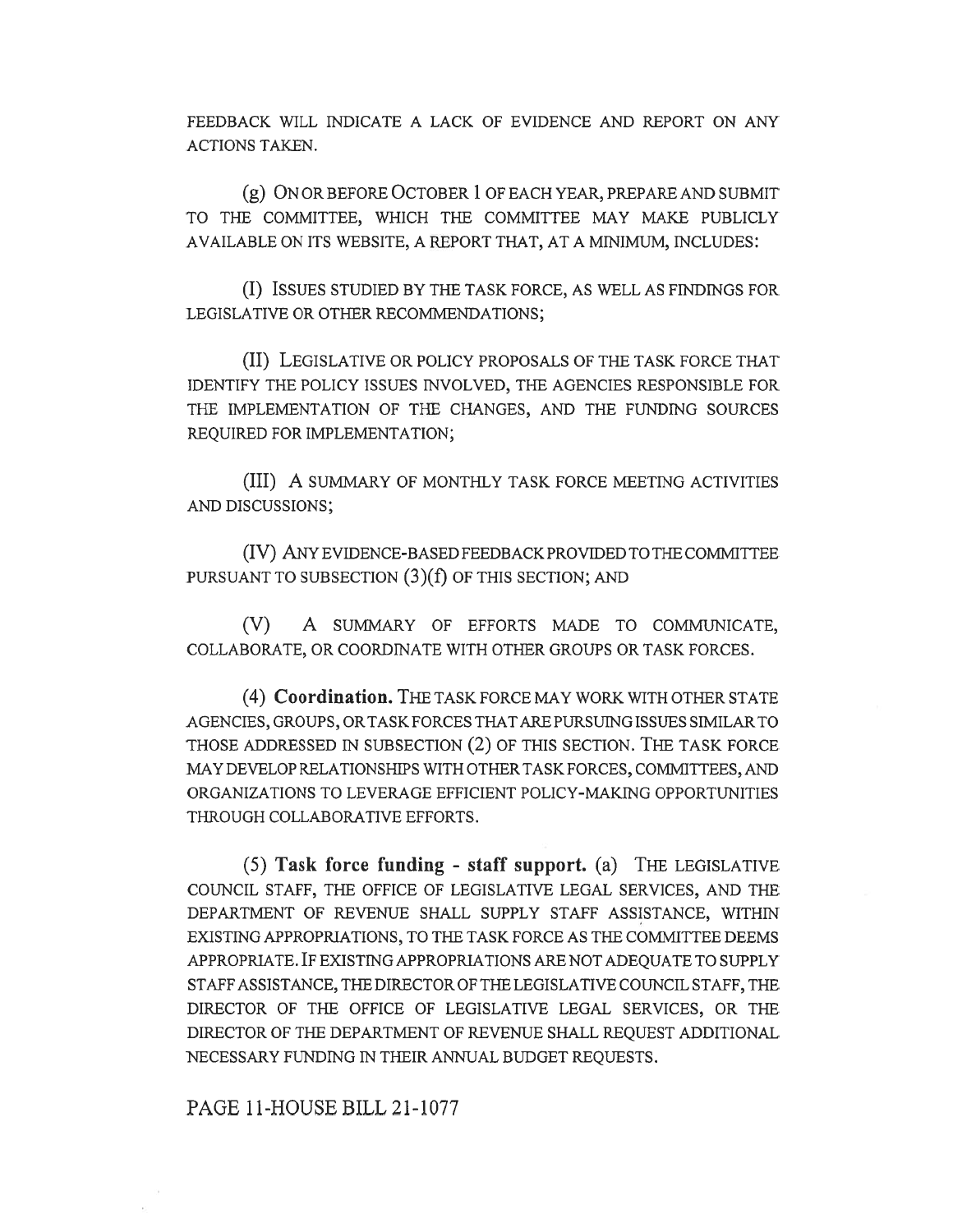(b) ANY STATE DEPARTMENT, AGENCY, OR OFFICE WITH AN ACTIVE REPRESENTATIVE ON THE TASK FORCE IS AUTHORIZED TO RECEIVE AND EXPEND GIFTS, GRANTS, AND DONATIONS, INCLUDING DONATIONS OF IN-KIND SERVICES FOR STAFF SUPPORT, FROM ANY PUBLIC OR PRIVATE ENTITY FOR ANY DIRECT OR INDIRECT COSTS ASSOCIATED WITH THE DUTIES OF THE TASK FORCE.

39-21-405. Repeal of part. THIS PART 4 IS REPEALED, EFFECTIVE DECEMBER 31, 2026.

SECTION 2. Appropriation. (1) For the 2021-22 state fiscal year, \$108,383 is appropriated to the legislative department. This appropriation is from the general fund. To implement this act, the department may use this appropriation as follows:

(a) \$8,623 for use by the general assembly;

(b) \$54,079 for use by the legislative council, which amount is based on an assumption that the legislative council will require an additional 0.8 FTE; and

(c) \$45,681 for use by the office of legislative legal services, which amount is based on an assumption that the office will require an additional 0.6 FTE.

SECTION 3. Safety clause. The general assembly hereby finds,